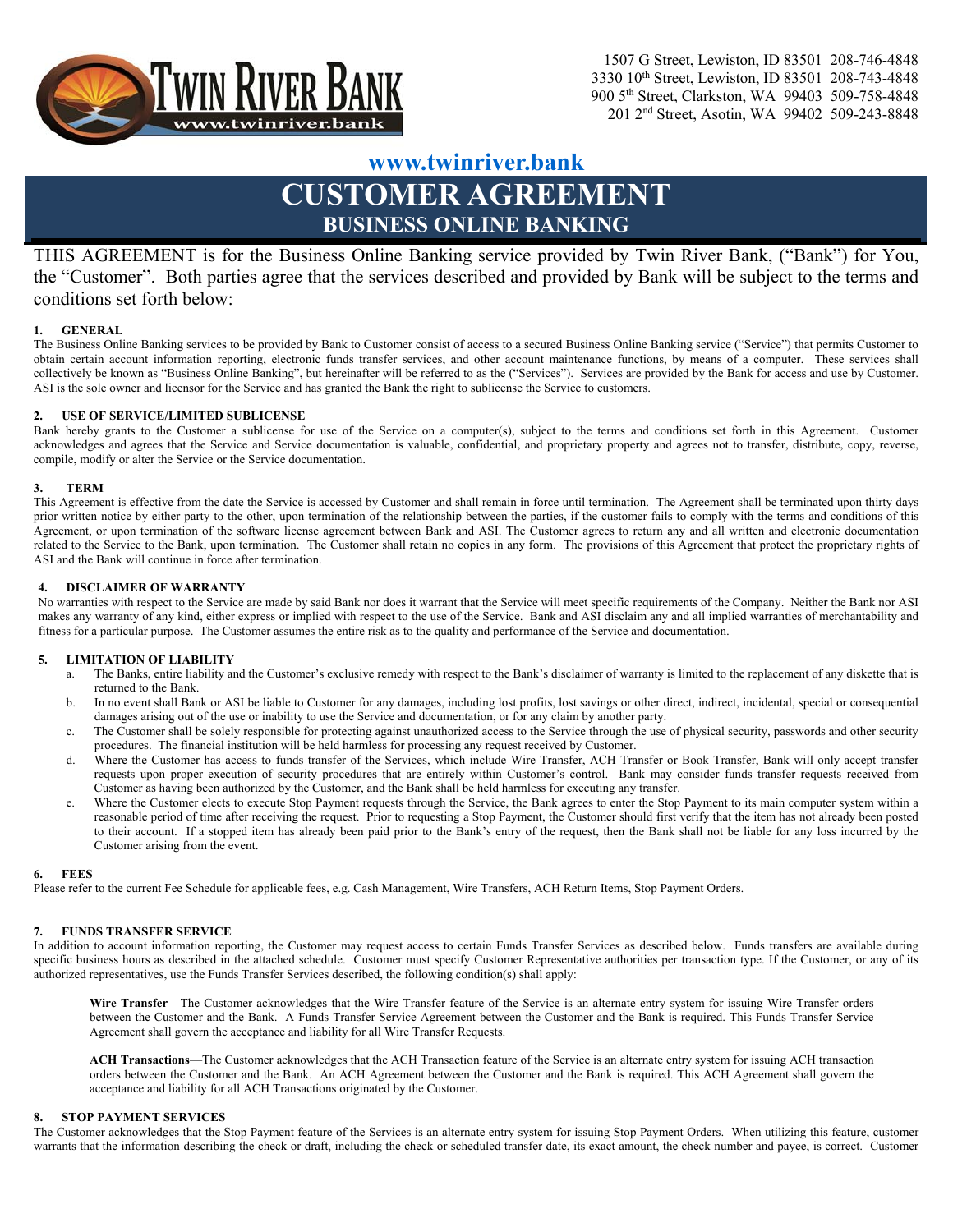acknowledges that the exact amount of the check or draft is required, and if the incorrect amount or any other incorrect information is provided, the Bank will not be responsible for failing to stop payment on the item. Customer agrees that the Stop Order must be received by the Bank within a reasonable time for the Bank to act on the order prior to final payment of the check, or if an ACH/EFT transfer, at least three (3) business days preceding the scheduled date of the pre-authorized ACH/EFT. A Stop Payment Order received by the Bank using this service will be accepted as if it were in written form. Check stop payments will be effective for six (6) months only, and will expire automatically at that time, without further notice, unless specifically renewed prior to expiration. Business ACH Stop Payments will expire 6 months from the date of the stop payment order.

#### **9. AVAILABILITY OF SERVICES**

All services are available during specified business hours as described in the attached schedule.

### **10. MISCELLANEOUS**

- a. This Agreement, together with addendum's, schedules, other written agreements and applicable Bank rules and regulations represents the entire understanding of the parties. If any option of this Agreement is found to be unenforceable, all remaining portions shall remain in full force and effect.
- b. Customer agrees not to sublicense, assign or transfer this license or the Service except as expressly provided in this Agreement.
- c. This Agreement is governed by the Laws of the State of Idaho (except where Federal law governs the copyrights and trademarks of ASI and the successors it assigns). It may not be amended or modified except by a written instrument signed by both the Customer and the Bank.

## **ACH AGREEMENT**

The Customer has requested that Twin River Bank permit it to initiate ACH and/or Payroll Direct Deposit entries to accounts maintained at the Bank by means of the Automated Clearing House (the "ACH") operated by the Western Payments Alliance. The Bank has agreed to do so on the terms of this Agreement.

Now, therefore **Customer** and Twin River Bank agree as follows:

- 1. RULES. The Customer acknowledges receipt of a copy of the ACH Origination NACHA Operating Rules (as amended from time to time, the "Rules"). The Customer agrees to comply with and be bound by the Rules. Twin River Bank agrees to inform the Customer of revisions to the Rules of which Twin River Bank has knowledge. The customer also agrees that they will not originate entries that violate the laws of the United States and that Twin River Bank has the right to audit the Originator's compliance with the origination agreement and the ACH Origination NACHA Operating Rules.
- 2. TRANSMISSION OF ENTRIES; SECURITY PROCEDURES. The Customer will transmit all ACH and/or Payroll Direct Deposit entries to Twin River Bank on or before the deadlines, as contained in "Schedule C" to this Agreement. The Customer will conform all entries to the format, content and specifications contained in the Rules. Accepted standard entry class codes are Corporate Credit or Debit entries (CCD) and Prearranged Payment and Deposit entries (PPD). The Customer and Twin River Bank will comply with the security procedures described in the Online Banking Agreement. The Customer authorizes Twin River Bank to transmit all entries received by Twin River Bank from the Customer in accordance with the terms of this Agreement, and to charge the specified Customer account, as set forth at the end of this document, for the amount of the transmitted payment.
- 3. TWIN RIVER BANK OBLIGATIONS. In a timely manner and in accordance with the Rules, Twin River Bank will process, transmit, and settle for the entries received from the Customer which comply with the terms of the Agreement, including the security procedures described in the Agreement.
- 4. WARRANTIES. The Customer warrants and guarantees the accuracy of all entries originated by the Customer and agrees to hold harmless and indemnify Twin River Bank respecting same as to all warranties Twin River Bank is deemed by the Rules to make regarding said entries. Without limiting the foregoing, the Customer further warrants and agrees that (a) each payment entry is accurate, timely, and all required payments are included; (b) the Customer will comply with the terms of the Uniform Commercial Code Article 4A if applicable, and shall otherwise perform its obligations under this Agreement in accordance with all applicable laws and regulations. The Customer shall indemnify Twin River Bank against any loss, liability, or expense (including attorney's fees and expenses and IRS penalties) resulting from or arising out of any breach of any of the foregoing warranties or agreements.
- 5. AUTHORIZATIONS. Customer must maintain all debit/credit authorizations for a period of 2 years past revocation. The Customer must provide to Twin River Bank a copy of their authorization within 5 days of the request. Twin River Bank may also periodically audit the Customer to ensure adequacy of the authorizations and record retention in place. Non-compliance could result in account closure.
- 6. SETTLEMENT. The Customer will maintain an account at Twin River Bank at all times during the term of this Agreement. The Customer will maintain in the account, as of the applicable settlement date, collected funds sufficient to cover all credit entries initiated by it. The Customer authorizes Twin River Bank to place a hold on its account at the opening of business on the date prior to settlement of the amount of each entry.
- 7. CANCELLATION OR AMENDMENT. The Customer shall have no right to cancel or amend any entry/file after its receipt by Twin River Bank. However, Twin River Bank shall use reasonable efforts to act on a request by the Customer to cancel an entry/file before transmitting it to the ACH or crediting an on-us entry. Any such request shall comply with the security procedures described in the Agreement. Twin River Bank shall have no liability if it fails to effect the cancellation.
- 8. REJECTION OF ENTRIES. Twin River Bank shall reject any entry, including an on-us entry, which does not comply with the requirements of either this Agreement or the Rules and may reject any entry of the Customer is not otherwise in compliance with the terms of the Agreement. Twin River Bank shall notify the Customer by phone and fax of such rejection no later than the business day such entry would otherwise have been transmitted by Twin River Bank to the ACH.
- 9. NOTICE OF RETURNED ENTRIES. Twin River Bank shall notify the Customer by phone or fax of the receipt of a returned entry from the ACH no later than 5:00 p.m. on the day received. Twin River Bank shall have no obligation to re-transmit a returned entry if Twin River Bank complied with the terms of this Agreement with respect to the original entry.
- 10. REVERSALS (*Can only be made under certain conditions*.)
	- Reversals may only be made for the following three conditions: 1) wrong dollar amount, 2) wrong account, or 3) duplicate transaction.
	- If a reversing entry must be made, please contact the Bank for instructions.
	- When doing a reversal, the complete ACH file that was originally submitted must be reversed. The reversing entry must be for the full amount, must be sent within five (5) banking days of original entry and within 24 hours of discovering the error.
	- For wrong amount or wrong account reversing entries, a correcting entry must also be sent.
	- The Receiving Bank is under no obligation to post the reversing debit if it overdraws the payee's account or if the payee's account is closed.
	- A payee must be notified if a reversing entry debits his or her account. However, a payee does not need to authorize the reversing debit.
- 11. PERIODIC STATEMENTS. The periodic statement issued by Twin River Bank for the Customer's account will reflect entries credited and debited to the Customer's account. The Customer agrees to notify Twin River Bank within a reasonable time not to exceed thirty (30) days after the Customer receives a periodic statement of any discrepancy between the Customer's records and the information in the periodic statement.
- 12. FEES. The Customer agrees to pay Twin River Bank for services provided under the Agreement in accordance with the schedule of charges. Twin River Bank may change its fees from time to time upon notice of the Customer.
- 13. LIABILTY. Twin River Bank shall be responsible only for performing the services expressly provided for in the Agreement, and shall be liable only for its gross negligence or willful misconduct in performing those services. In no event shall Twin River Bank have any liability for any consequential, special, punitive, or indirect loss or damage, which the Customer may incur or suffer in connection with this Agreement. Twin River Bank will not be liable for any unauthorized debit activity since the Customer will be authorizing all debit activity and ensuring each debit authorization is signed by their client (or company). Twin River Bank will assume no liability in the case of unauthorized debits and will incur no monetary loss.
- 14. SURVIVAL. Upon expiration or termination of this Agreement, the provisions of this agreement shall survive.
- 15. MISCELLANEOUS. Twin River Bank may amend the terms of the Agreement from time to time and will post current agreements on the bank website for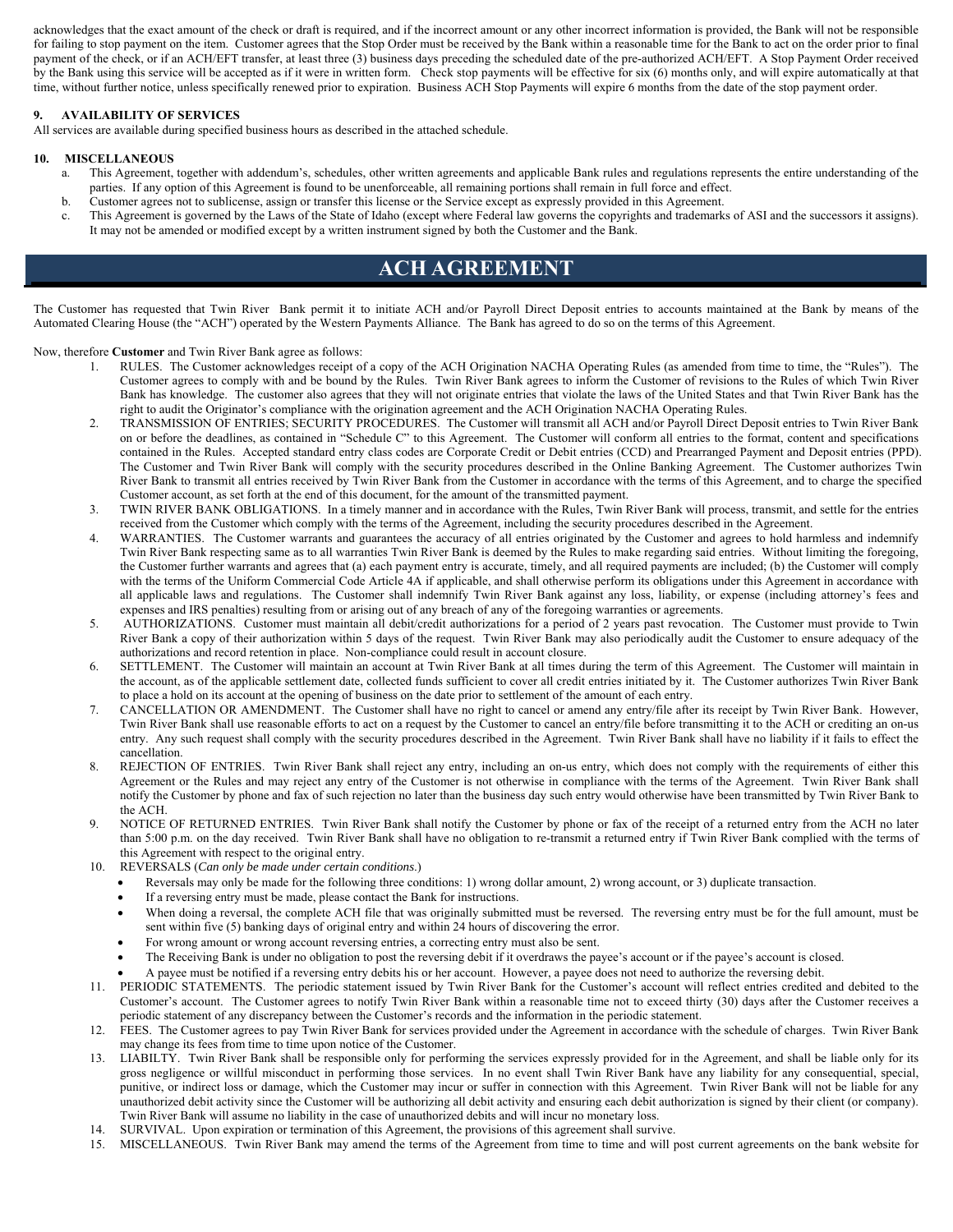Customer review and availability. Either party may terminate this Agreement upon ten (10) days written notice to the other. Twin River Bank shall have no obligation to transmit entries if the Customer is in default of any of its obligations under this Agreement, including the obligation to pay Twin River Bank for each credit entry. Twin River Bank shall be entitled to rely on any written notice believed by it in good faith to be signed by one of the Authorized Representatives whose names and signatures are set forth in the Customer Representative Setup form. This Agreement shall be governed by and construed in accordance with laws of the State of Idaho.

### **FUNDS TRANSFER AGREEMENT**

#### **Utilization of Wire Services**. Customer requests to be able to initiate:

Domestic funds transfer

Customer may not initiate a Payment Order until customer executes and returns this Agreement and the attached Schedule "A", designating those individuals Customer authorize to initiate Payment Orders ("Authorized Representatives").

Security. To verify that a Payment Order, or a communication amending or canceling a Payment Order, is the Payment Order of Customer and to detect error in the content or transmission of a Payment Order or communication, Bank shall provide Customer with a security procedure. Bank and Customer agree to use a unique test code calculation or a password (the password or test code herein are collectively the "Test Code") as the security procedure. Customer's Authorized Representative shall provide Bank with the Test Code when initiating, amending or canceling a Payment Order. Customer is responsible for the confidentiality of this unique Test Code and for insuring that only Customer's Authorized Representative(s) has access to the Test Code. Bank may execute any Payment Order where Bank is provided with Customer's current Test Code thereby assuming that such Payment Order is authorized. Customer is responsible and assumes all liabilities in connection with an Order where a valid Test Code is used. Customer agrees to notify Bank immediately if the security procedure is breached. Bank may make and retain for ninety (90) days after execution of the Payment Order recording of all verbal or electronic Orders. Bank may change The Test Code from time to time upon five (5) days notice to any Authorized Representative.

Funds Transfer Risk. By giving Authorized Representative(s) the ability to initiate Payment Orders in accordance with this Agreement, Customer assumes certain risks and responsibilities with respect to the actions of that individual(s). Customer warrants and agrees that no individual(s) shall be allowed to initiate Payment Orders in the absence of proper supervision and adequate safeguards. Customer assumes full responsibility for any and all loss, liability and damages associated with Payment Orders originated by instructions given to Bank by Authorized Representative(s). Customer agrees to regularly and promptly review all Payment Order requests. Customer reviews shall be conducted by persons other than Authorized Representative(s).

**Initiating Transfers.** Customer's Authorized Representative(s), listed in the attached Schedule "A", may direct Bank to execute a Payment Order from any of Customer's authorized accounts listed in the attached Schedule(s) to any other Bank or at another institution.

Payment Orders, Amendments and Cancellations properly initiated under the terms of this Agreement, will be accepted during the normal business hours of the Bank's Wire Transfer Department (See Executing Payment Orders).

Upon Bank's receipt of a request by Customer's Authorized Representative(s) to amend or cancel a Payment Order(s) Bank agrees:

- If the Payment Order(s) is in Bank's possession and has not been executed, Bank will amend or cancel provided said amendment or cancellation is in accordance with the terms and conditions of this Agreement; or
- Bank agrees to use its best efforts to amend or reverse a transmitted Payment Order(s).

**Non-Repetitive Payment Orders.** A non-repetitive Payment Order is any Payment Order not covered by an accepted repetitive Payment Order instruction.

To initiate a non-repetitive oral payment Order instruction, Customer's Authorized Representative shall provide Bank with the following information:

- Authorized Representative
- Company Name
- Customer's account number from which funds are to be transferred
- Dollar amount to be transferred
- The name, city and state of Beneficiary's bank and/or Bank's ABA number
- Beneficiary's name and/or Beneficiary's account number

Honoring Payment Orders. Bank will honor a Payment Order(s) only if the Authorized Representative(s) initiating the Payment Order(s) provides Bank will information as required by Bank. Bank will be under no obligation to honor, either in whole or part, any Payment Order which:

- Exceeds Customer's collected and available funds on deposit with Bank or
- Bank has reason to believe Representative may not be authorized by Customer or
- Involved funds subject to a hold dispute or legal process preventing their withdrawal or
- Is not in accordance with requirements stated in this Agreement.

If customer initiates a Payment Order identifying an intermediary bank or beneficiary's bank only by an identifying number, Bank may rely on the number as proper identification of the intermediary or beneficiary's bank.

If a Payment Order identifies an intermediary bank or beneficiary's bank both by name and identifying number, and the name and number identify different banks, Bank may rely on the number as proper identification.

If customer executes a Payment Order identifying the beneficiary by both name and account number and the name and account number identifying different persons, the following applies:

If beneficiary's bank accepts the Payment Order and the beneficiary's bank pays the person identified by the number, Customer, as the originator, is obliged to pay its Payment Order.

**Executing Payment Orders.** Except as otherwise set forth in this Agreement, Bank will execute payment orders on the day that the payment order(s) is received, provided that the Payment Order(s) is received by Bank's Wire Transfer Department's cutoff time (12:00 Noon PST), and provided the day of receipt is a business day for Bank and for the Federal Reserve Bank.

Bank may record any Payment Order(s) initiated by telephone. The decision to record any telephone conversation shall be solely within Bank's discretion, and Bank assumes no liability for failure to do so. Further, Customer acknowledges and agrees the telephone conversations may be monitored and recorded.

In attempting to execute any Payment Order(s), Bank shall use reasonable efforts to utilize the means of transmission specified in Customer's request, but in no way shall Bank be limited to such means of transmission.

Bank will notify Customer if it cannot execute a Payment Order due to a funds transfer system problem beyond Bank's reasonable control. In the event beneficiary's Bank is not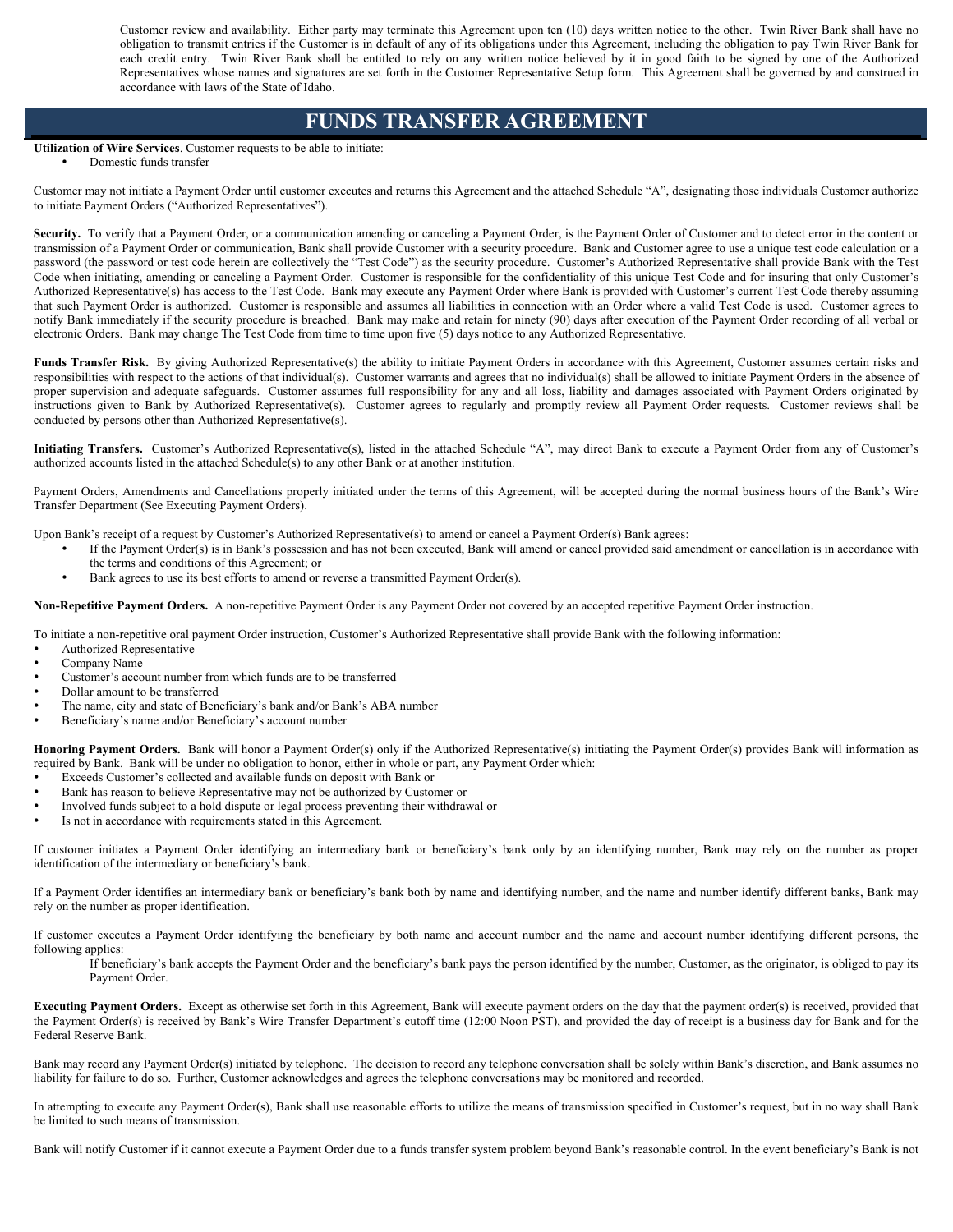able to receive Payment Orders via Fed-line, Customer authorizes Bank to send the Payment Order to an intermediary bank for further credit to Beneficiary's Bank. In the event Customer does not designate an Intermediary Bank, Bank will select an Intermediary bank using the current Fed Directory and/or current Bank Directory. Bank shall use the ABA number furnished by Customer. In the event the customer furnishes an incorrect ABA number, Bank is not responsible for the incorrect routing of funds.

**Incoming Payment Orders.** Bank assumes no liability except as set forth herein for accepting incoming Payment Orders, and Customer agrees to indemnify and hold Bank harmless from and against any claim arising from or in connection with the receipt of an incoming Payment Order.

**Notification.** Customer agrees that notification of each transfer, either in the form of an advice or a periodic account statement, shall be effective and sufficient if mailed by Bank to the mailing address of Customer listed on Schedule "A". All notices to the Bank shall be directed to the Wire Transfer Department. Bank and Customer shall act on the notice, within two funds transfer business days.

**Changes.** In the event Customer desires to change any information on the attached Schedule "A", Customer shall forward a newly executed Schedule "A". Additionally any time Customer makes a change regarding Authorized Representative(s), Customer shall forward a duly executed Corporate Resolution or letter. Any other information Customer desires to change shall be forwarded in writing to the Bank.

In an emergency situation, deletion of Authorized Representative(s) may be made by telephone and shall be confirmed by FAX. A follow-up letter should be sent within two business days. Should written confirmation not be received by Bank within the aforementioned time limit, Bank will continue to rely on Customer's most recently executed Schedule "A".

**Authorization to Charge Account.** Upon execution of the Agreement and the Schedule attached hereto, Customer authorizes Bank to charge Customer's accounts in the amount of the Payment Orders.

**Account Reconciliation.** Completed outgoing or incoming Payment Orders will be reflected on Customer's periodic account statement. Customer agrees to immediately notify Bank of any discrepancy between Customer's records and any advice notification, periodic account statement, or other Bank detail account activity listing.

**Limitation of Liability.** Bank shall not be liable for any loss arising, directly or indirectly from:

- Any inaccuracy, act or failure to act on the part of any person not within Bank's control;
- The negligence or misconduct of Customer or any Authorized Representative, agent or employee of Customer;
- Any ambiguity in the instructions given to Bank;
- Any other error, failure to delay in the transmission of the payment order which is caused by strikes, civil unrest, and inoperability of communication facilities or circumstances beyond Bank's control or;
- Any acts or omissions of intermediary banks involved in the funds transfer or;
- Bank's reliance on instructions from persons purporting to be Authorized Representatives.

Customer agrees to indemnify, defend and hold Bank, its agents and employees harmless from and against any and all damages, liabilities, actions and claims which result, directly or indirectly from any negligence or fraud of Customer or any agent or employee of Customer.

#### **Miscellaneous.**

Fees. Customer shall pay such fees as Bank may from time to time establish for funds transfer services together with any direct or indirect transfer charges incurred by Bank. The fees and charges may be assessed directly against Customer's account(s) with Bank or may be charged indirectly or imposed upon Customer with account analysis and balance requirements.

Waiver. Bank or Customer may delay enforcing its rights under this Agreement without losing them. Any waiver by Bank or Customer shall not be deemed to be a waiver or other rights or the same right at another time.

**Account Agreement.** The Rules and Regulations of Customer's Commercial Account with Bank are hereby incorporated by reference. If any inconsistency exists between the Rules and Regulations and the terms and conditions contained in this Agreement, the terms and conditions supercede the Rules and Regulations or any prior Agreement with Customer relating to these services.

**Amendment and Termination.** Institution reserves the right to terminate this Agreement or to change the charges, fees or other terms described in this Agreement at any time. When changes are made, we will notify you by 1) electronic mail; 2) physical mail at the address shown in our records; and/or 3) update our web site.

**Assignment.** This Agreement is binding upon and inures to the benefit of the party's successors in interest and permitted assigns. Neither party may assign this Agreement and/or any of its rights and obligations hereunder without prior written consent of the other party.

Governing Law. The terms and conditions of this Agreement are valid and binding upon the parties and shall be governed by and interpreted in accordance with Article 4A entitled "Funds Transfers" of the Uniform Commercial Code, Regulation J of the Board of Governors of the Federal Reserve System and the laws of the State of Idaho. In the event there is a conflict any legal proceeding must be brought in the State of Idaho.

**Entirety of Agreement.** This Agreement constitutes the entire Agreement between the parties and supercedes all previous agreements, promises and representations, whether written or oral between the parties with respect to the subject matter hereof.

### **BUSINESS ONLINE BANKING AGREEMENT OF DOLLAR LIMITS**

#### **SCHEDULE B**

Company hereby agrees to abide by the following dollar limits for the listed transaction types. If any transaction transmitted does not have an adequate balance(s) to meet the transaction amount, the company acknowledges that the Bank is not obligated to complete the transaction as ordered. Please refer to your personalized agreements with Twin River Bank for these limits.

### **BUSINESS ONLINE BANKING PROCESSING SCHEDULE**

### **SCHEDULE C**

All transaction(s) must be submitted to Twin River Bank by the cut off times noted below to allow processing on the Effective Entry date:

Cut Off Time<br>4:00 PM PST E-mail Messages 4:00 PM PST SAME banking day processing Stop Payments 4:00 PM PST SAME banking day processing Internal Account Transfers 5:30 PM PST SAME banking day processing Wire Transfers The 12:00 Noon PST SAME banking day processing Transactions done after the cut off times above will be processed with the next banking day's work.

ACH / Direct Deposit 4:00 PM PST NEXT banking day processing